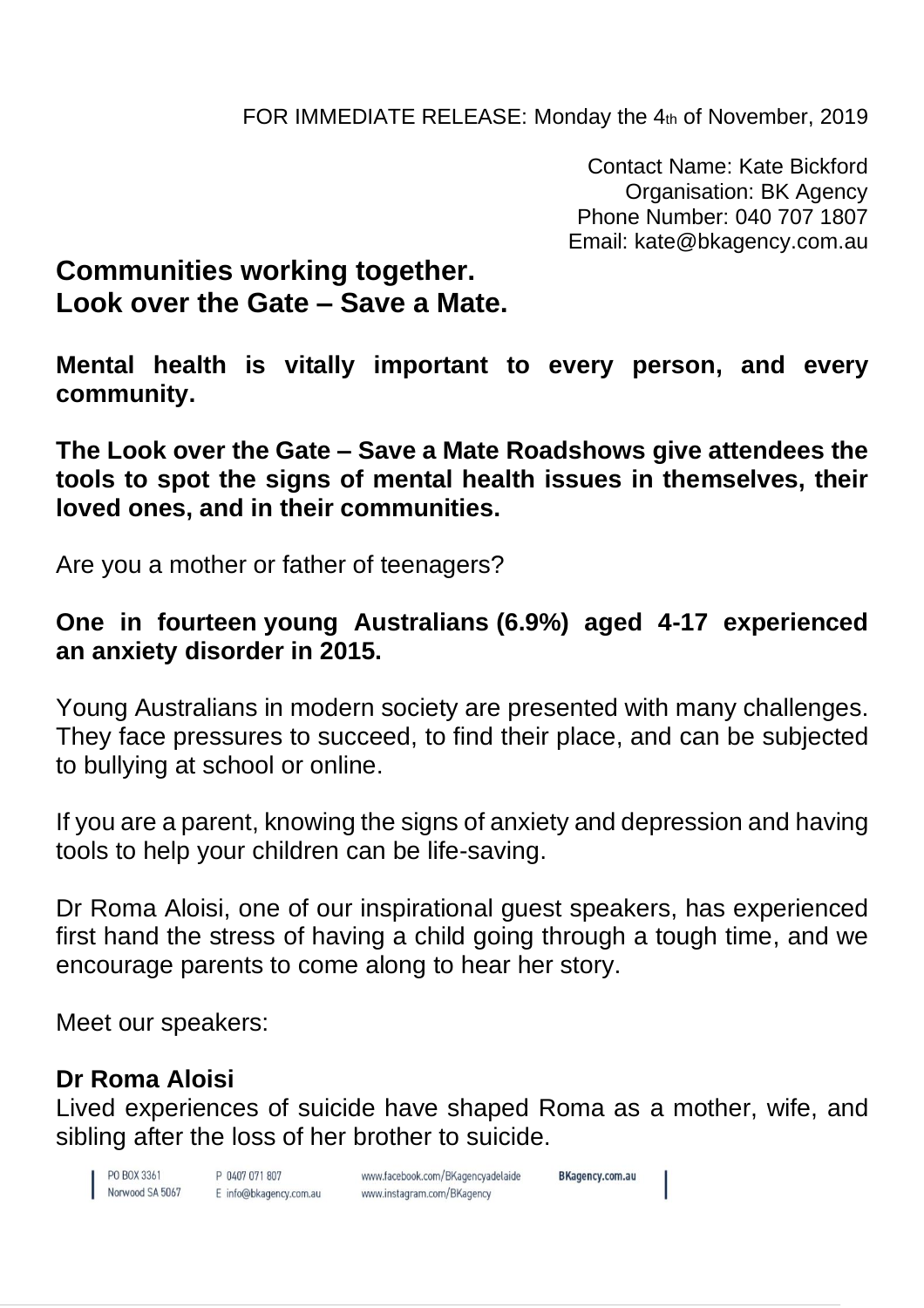Roma faced the horror of history repeating itself when her 7-year-old son, struggling due to learning disabilities, bullying and isolation at school began expressing suicidal ideation.

A decade later, she and her family continue to support her son, navigating together the impacts of othering, trauma, PTSD, anxiety and depression.

Our second incredible speaker, Anthony Hart has experience living through his own mental health challenges, and brings the perspective and tools that he has implemented into his own life to manage his mental heath.

## **Anthony Hart**

In 2003 after several years building a successful career in London, Anthony returned to his home town of Adelaide. He was a typical 28-year-old, meeting the stereotype of an ambitious male seeking his dream job. Privately and shamefully, however, he was living a daily battle with anxiety and depression.

In November that year, after privately suffering with no help, he made a significant attempt on his own life, and only a pure stroke of luck saw Anthony survive.

The Look over the Gate – Save a Mate Wellbeing Roadshow will start in **Tailem Bend** on the **11th of November**, before heading to **Loxton**, **Renmark**, **Waikerie** and ending in **Morgan** with a free BBQ at the start of each event.

By attending participants will gain an understanding of:

- **How you can take 4 steps to better mind health.**
- **Ways to spot the signs in others when they're not doing so great.**
- **Where and how to access community resources to help get back on track mentally.**
- **Tips and tools you can use instantly to help better your own physical and mind health.**